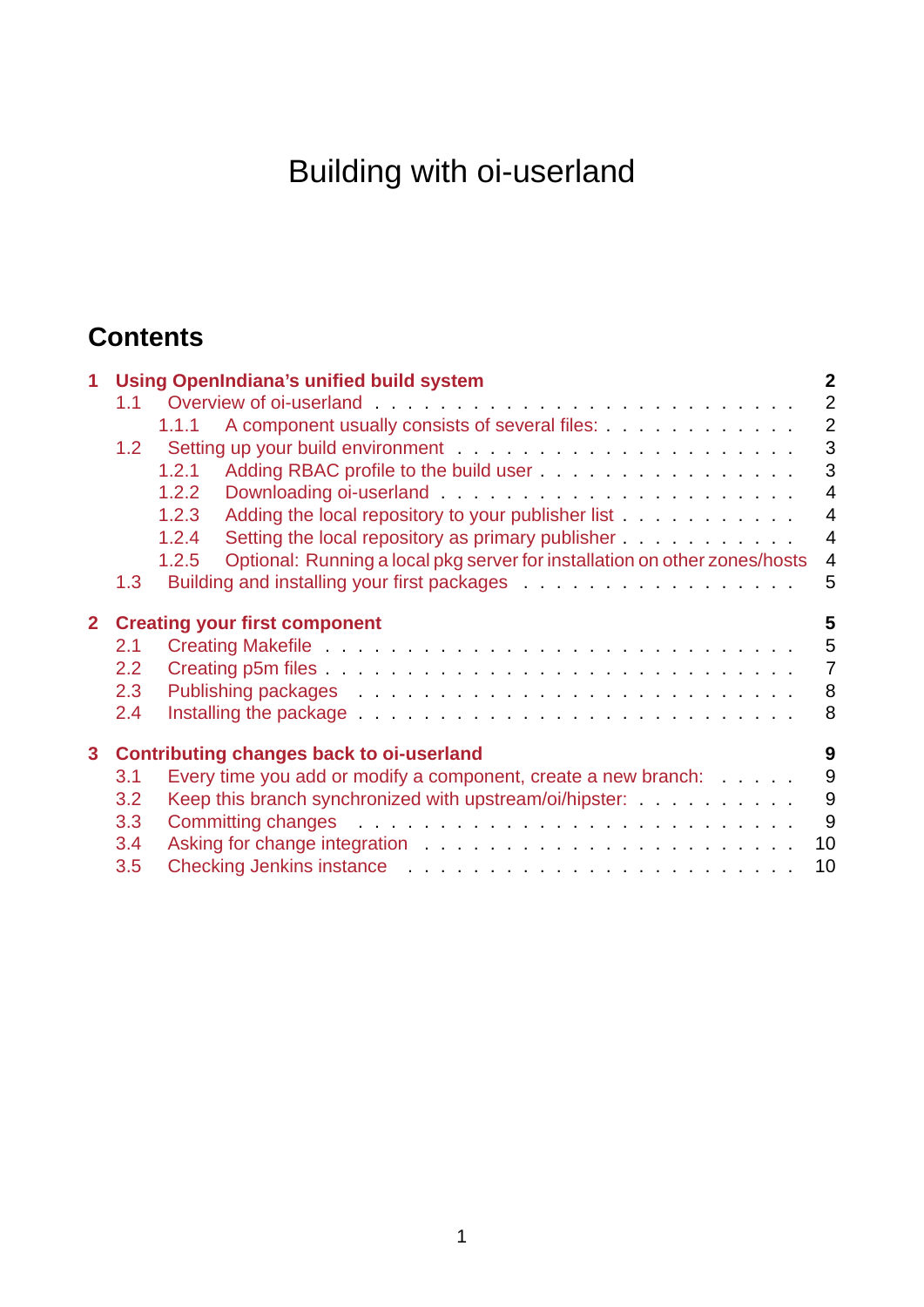# **1 Using OpenIndiana's unified build system**

OpenIndiana Hipster's primary build framework is oi-userland. It's tied into OpenIndiana continuous integration platform.

<span id="page-1-0"></span>When an update is committed to the oi-userland git repository:

- [an automated build is kick](https://hipster.openindiana.org/jenkins)ed off,
- then automatically the binary package will be published to the /hipster repository,
- finally, the status of the build will be reported by oibot to the #oi-dev libera.chat IRC channel.

# **1.1 Overview of oi-userland**

<span id="page-1-1"></span>Originally oi-userland is a fork of Oracle's userland-gate which evolved in an independent way. The layout is very similar.

Inside oi-userland is a directory called "components", under which directories for software package category groups live. Inside each [of these pack](https://github.com/oracle/solaris-userland/)age group directories are typically directories for all software packages belonging to the category. Some have even more subdirectories before reaching the leaf directories containing the software packages. Note that some software packages don't have a package category group yet. Inside each of the software package directories there is a main Makefile and other files necessary to build one or more packages. The complete set of instructions to build one or more related packages is called "a component".

## **1.1.1 A component usually consists of several files:**

- Makefile: the recipe to build the software and install it locally (usually to the build/prototype/\$(MACH) directory)
- <span id="page-1-2"></span>• patches/: directory containing patches applied before the configuration
- files/: directory containing additional files distributed with packages
- \*.p5m: manifests used to generate the IPS package
- \$(COMPONENT\_NAME).license: file containing the licenses applicable to the software

To build a component you simply cd into the directory of the software, and type "gmake TARGET" (here we use gmake to call GNU make), where TARGET can be one of:

| Target          | Description                                                                               |
|-----------------|-------------------------------------------------------------------------------------------|
| clobber         | cleans up the component directory<br>completely, including deleting source                |
| download        | fetches the source archive and verify its                                                 |
|                 | SHA256 SUM                                                                                |
| prep            | extract and apply patches                                                                 |
| build           | configure and build                                                                       |
| install         | install software into the prototype directory                                             |
| sample-manifest | generate a sample IPS manifest based on<br>the files installed to the prototype directory |
| publish         | publish the package to the local repository                                               |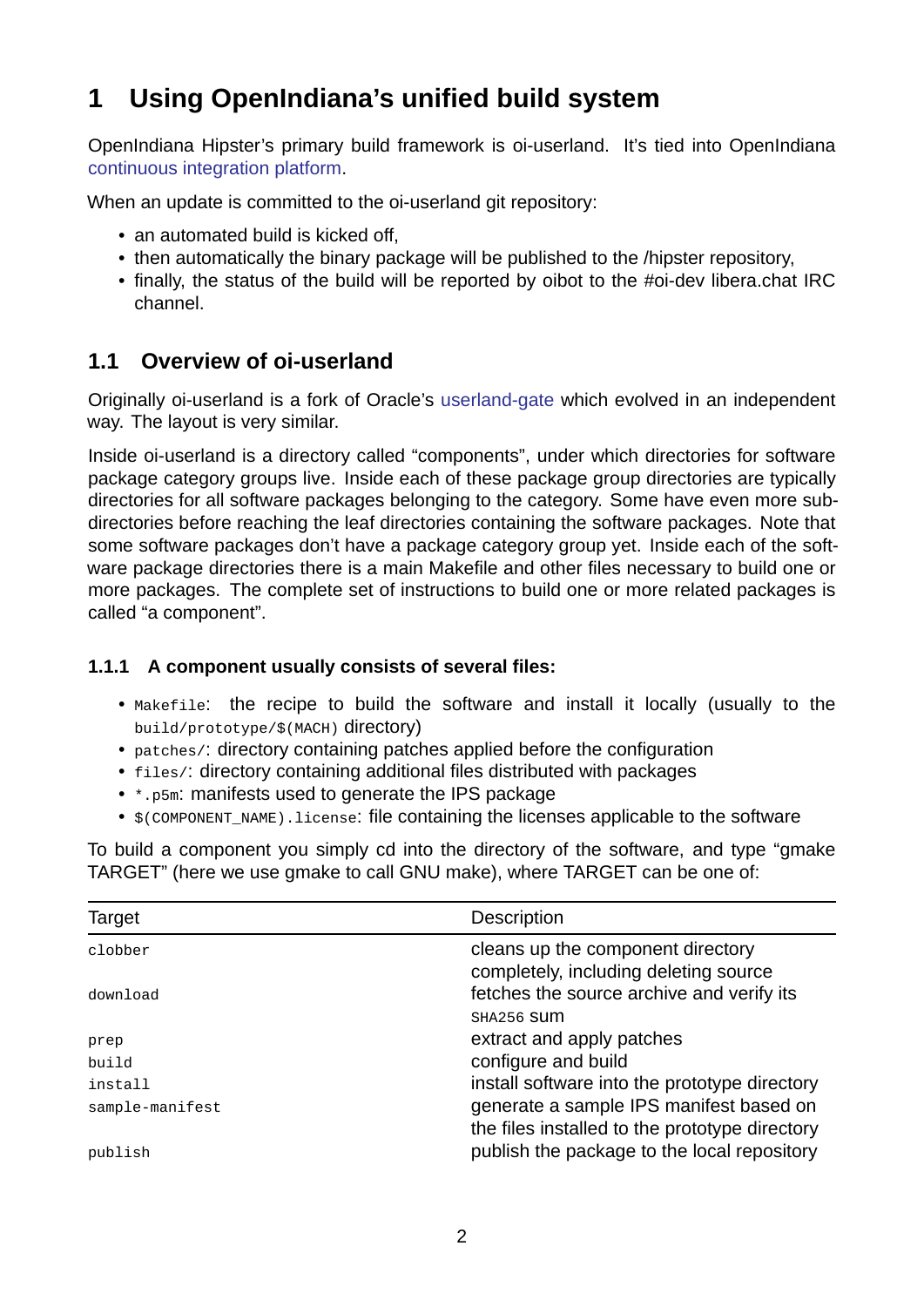| Target            | Description                                                                                                              |
|-------------------|--------------------------------------------------------------------------------------------------------------------------|
| pre-publish       | run all pre-publication checks (does actually<br>what publish does, just without sending<br>package to local repository) |
| REQUIRED_PACKAGES | guess and generate build dependencies for<br>the packages, manual edit might be needed                                   |
| env-check         | check build environment for missing<br>packages                                                                          |
| env-prep          | install missing build dependencies (requires<br>elevated privileges)                                                     |

### **NOTE:**

### Before adding new packages to oi-userland...

Before considering adding a new package to oi-userland, please check first whether someone else is working on the package by checking the issue tracker, mailing oidev@openindiana.org or asking on the IRC (#oi-dev at irc.libera.chat)

- If you don't find anyone already working on a port, please register your effort by opening an issue.
- [If you wish to upd](mailto:oi-dev@openindiana.org)ate an existing port, look at the log for the component Makef[ile](mailto:oi-dev@openindiana.org) ("git log Makefile") and make sure you either contact the person who last updated the Makefile or include them on notifications for the issue by ticking their name.

This will ensure efforts aren't duplicated and help to ensure sanity and comity amongst project members.

# **1.2 Setting up your build environment**

<span id="page-2-0"></span>We strongly recommend building packages inside a fresh local zone set up exclusively for building. See Quick zone setup example for simple instructions.

Further we assume that you are logged into the build zone if you set up the build environment in a zone the directory were oi-userland is cloned can otherwise be anywhere you like.

### **1.2.1 Adding RBAC profile to the build user**

<span id="page-2-1"></span>Installing software requires privileges, so your build user must have at minimum the 'Software Installation' profile:

```
$ profiles
Software Installation
ZFS File System Management
Console User
Suspend To RAM
Suspend To Disk
Brightness
CPU Power Management
Network Autoconf User
Desktop Removable Media User
```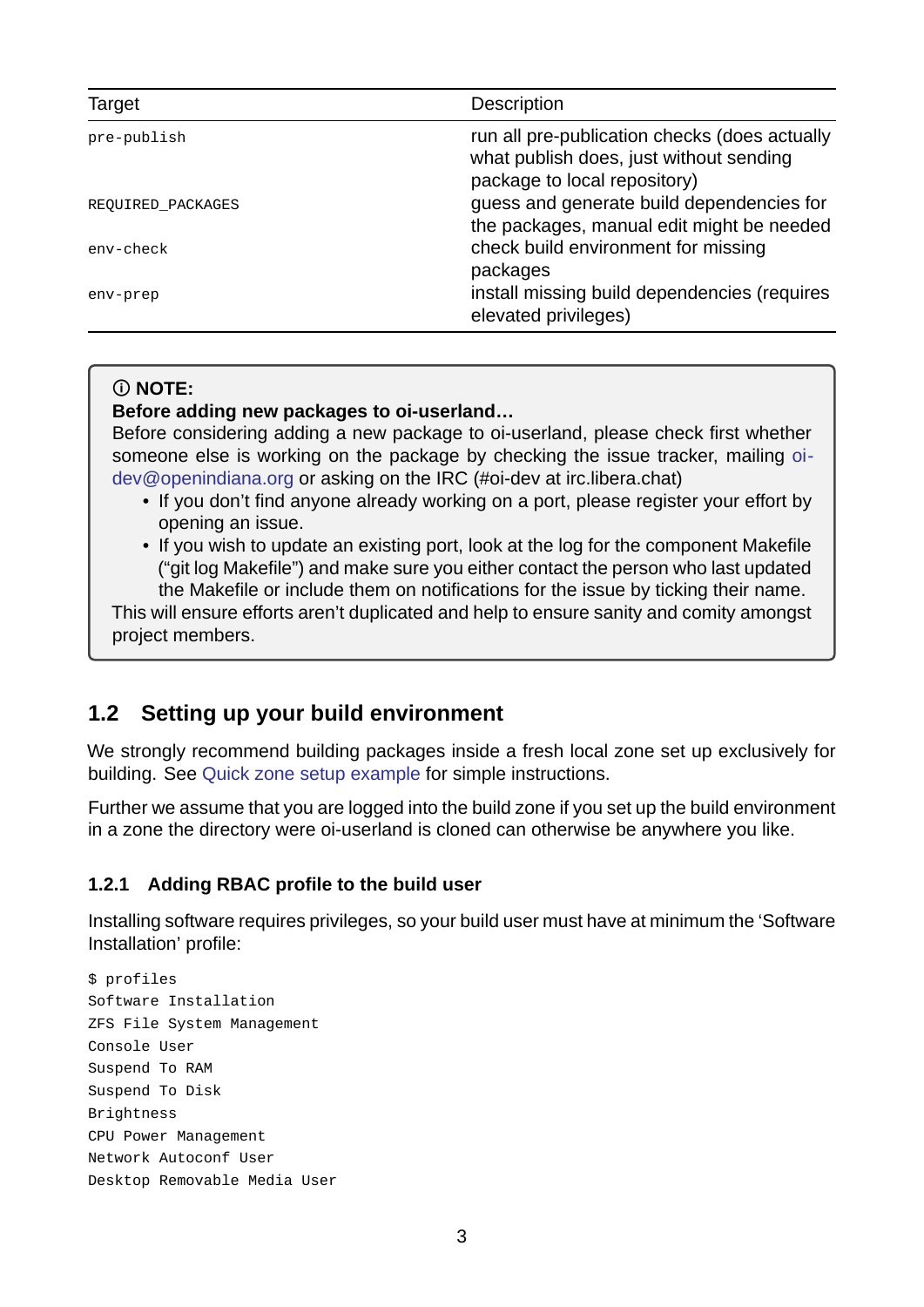Basic Solaris User All

If it is not the case add this profile to your build user:

pfexec su usermod -P'Software Installation' <username>

This is not necessary if your user has already the 'Primary Administrator' profile.

#### **1.2.2 Downloading oi-userland**

<span id="page-3-0"></span>Start by forking oi-userland repository on Github and then check out the repository (subdirectory oi-userland must not pre-exist):

```
cd ~
s://github.com/mylogin/oi-userland
cd oi-userland
```
Add https://github.com/OpenIndiana/oi-userland/ as upstream to your repository to resync your repository with oi-userland.

```
git remote add upstream https://github.com/OpenIndiana/oi-userland/
```
Run the setup stage which will prepare some tools and create an IPS pkg5 repository for first use under the i386 directory:

```
cd $HOME/oi-userland
gmake setup
```
#### **1.2.3 Adding the local repository to your publisher list**

```
pfexec pkg set-publisher -g file://$HOME/oi-userland/i386/repo userland
pfexec pkg set-publisher --non-sticky openindiana.org
```
#### **1.2.4 Setting the local repository as primary publisher**

```
pfexec pkg set-publisher --search-first userland
```
#### <span id="page-3-2"></span>**1.2.5 Optional: Running a local pkg server for installation on other zones/hosts**

<span id="page-3-3"></span>If you would like to use your oi-userland repository on other zones or hosts, you can run a pkg server:

```
$ pfexec svccfg -s pkg/server
svc:/application/pkg/server> add oi-userland
svc:/application/pkg/server> select oi-userland
svc:/application/pkg/server:oi-userland> addpg pkg application
svc:/application/pkg/server:oi-userland> setprop
\rightarrow pkg/inst_root=astring:"/export/home/username/oi-userland/i386/repo"
svc:/application/pkg/server:oi-userland> setprop pkg/port=count:"10000"
svc:/application/pkg/server:oi-userland> setprop pkg/readonly=boolean:"true"
svc:/application/pkg/server:oi-userland> refresh
```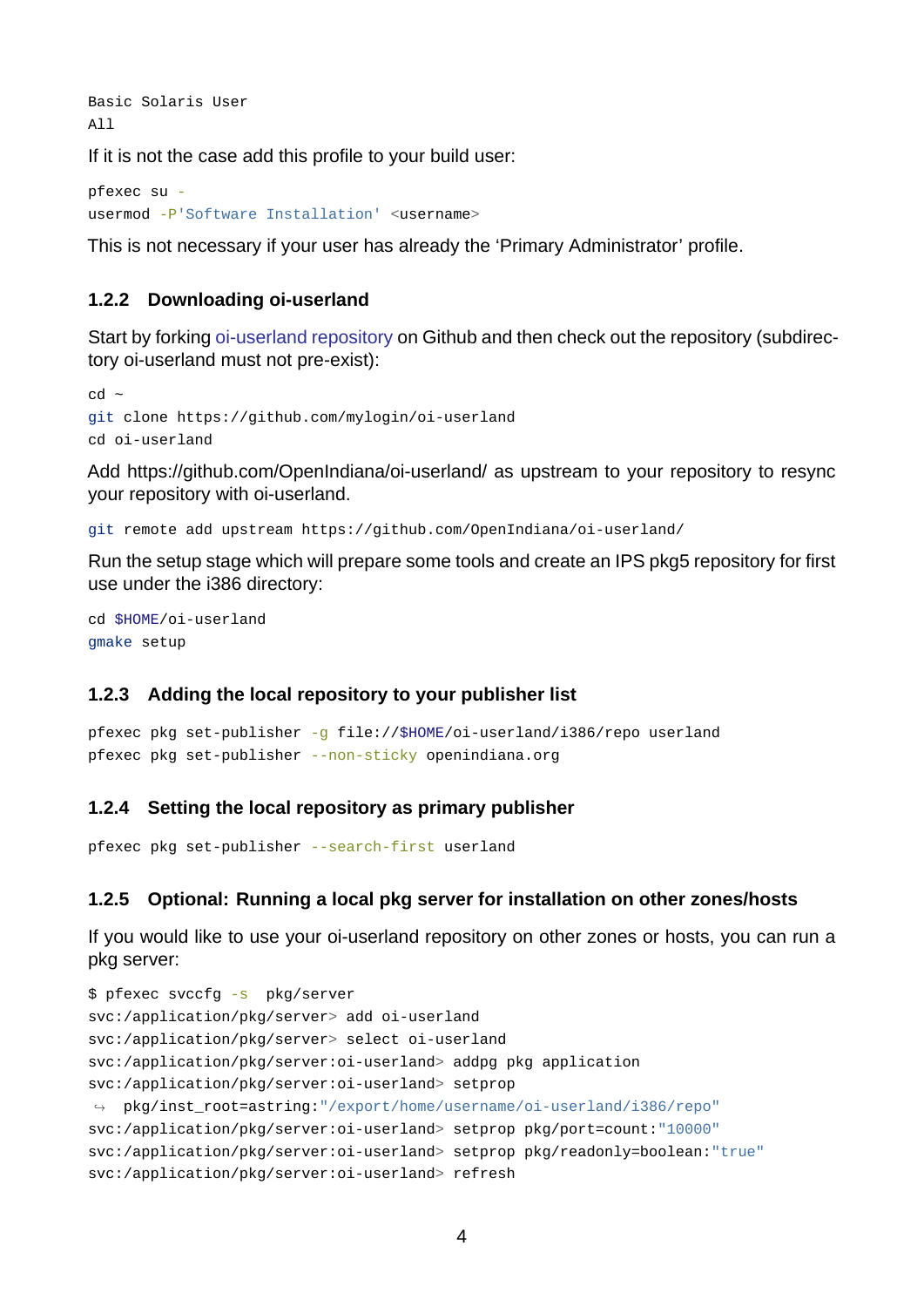svc:/application/pkg/server:oi-userland> exit \$ pfexec svcadm enable oi-userland

On other hosts you can then specify http://hostname:10000 instead of the file:// address above. If you only intend to install and test packages locally this is not necessary as on-disk repository access suffices.

# **1.3 Building and installing your first packages**

Enter to oi-userland/components/PATH/TO/COMPONENT directory and run:

```
cd $HOME/oi-userland/components/SOFTWARE
gmake env-prep
gmake publish
pfexec pkg refresh
pfexec pkg install pkg://userland/PACKAGE_FMRI
```
Here PACKAGE FMRI is a full name (FMRI) of package which you want to install. The FMRIs of published packages will be printed in the end of publish stage. Note, that running gmake env-prep is strictly not required, if you are sure that all build requirements are satisfied.

To speed up the compilation you can pass an optional argument to gmake setting COMPO-NENT\_BUILD\_ARGS variable in your environment, for instance with

```
export COMPONENT_BUILD_ARGS=-j4
```
to use 4 jobs for builds.

# **2 Creating your first component**

<span id="page-4-1"></span>The easiest way to create new component is to take one which is similar to yours and modify it as needed. Also you can look at Makefile templates delivered with oi-userland.

# **2.1 Creating Makefile**

<span id="page-4-2"></span>A component Makefile usually contains variables describing how a component should be built, installed and packaged. On the top of the Makefile it includes ../../../makerules/sharedmacros.mk where ../../../ is the relative path from the component directory to the makerules directory. The file shared-macros.mk contains global constants used by other makefiles. Sometimes some global variables that alter these constants are declared before this include. The first section of the Makefile contains definitions of the component name, version, an url where the software should be fetched from, a short description embedded in the package metadata and so on. Look, for example, at library/libjpeg6-ijg/Makefile:

| COMPONENT NAME=                                      | libjpeg6-ijg                                        |  |  |  |  |  |
|------------------------------------------------------|-----------------------------------------------------|--|--|--|--|--|
| COMPONENT VERSION=                                   | 6.0.2                                               |  |  |  |  |  |
| LIBJPEG API VERSION=                                 | 6b                                                  |  |  |  |  |  |
| COMPONENT FMRI=                                      | image/library/libjpeg6-ijg                          |  |  |  |  |  |
| COMPONENT_CLASSIFICATION=System/Multimedia Libraries |                                                     |  |  |  |  |  |
| COMPONENT_PROJECT_URL= http://www.ijg.org/           |                                                     |  |  |  |  |  |
| COMPONENT SUMMARY=                                   | libjpeg - Independent JPEG Group library version 6b |  |  |  |  |  |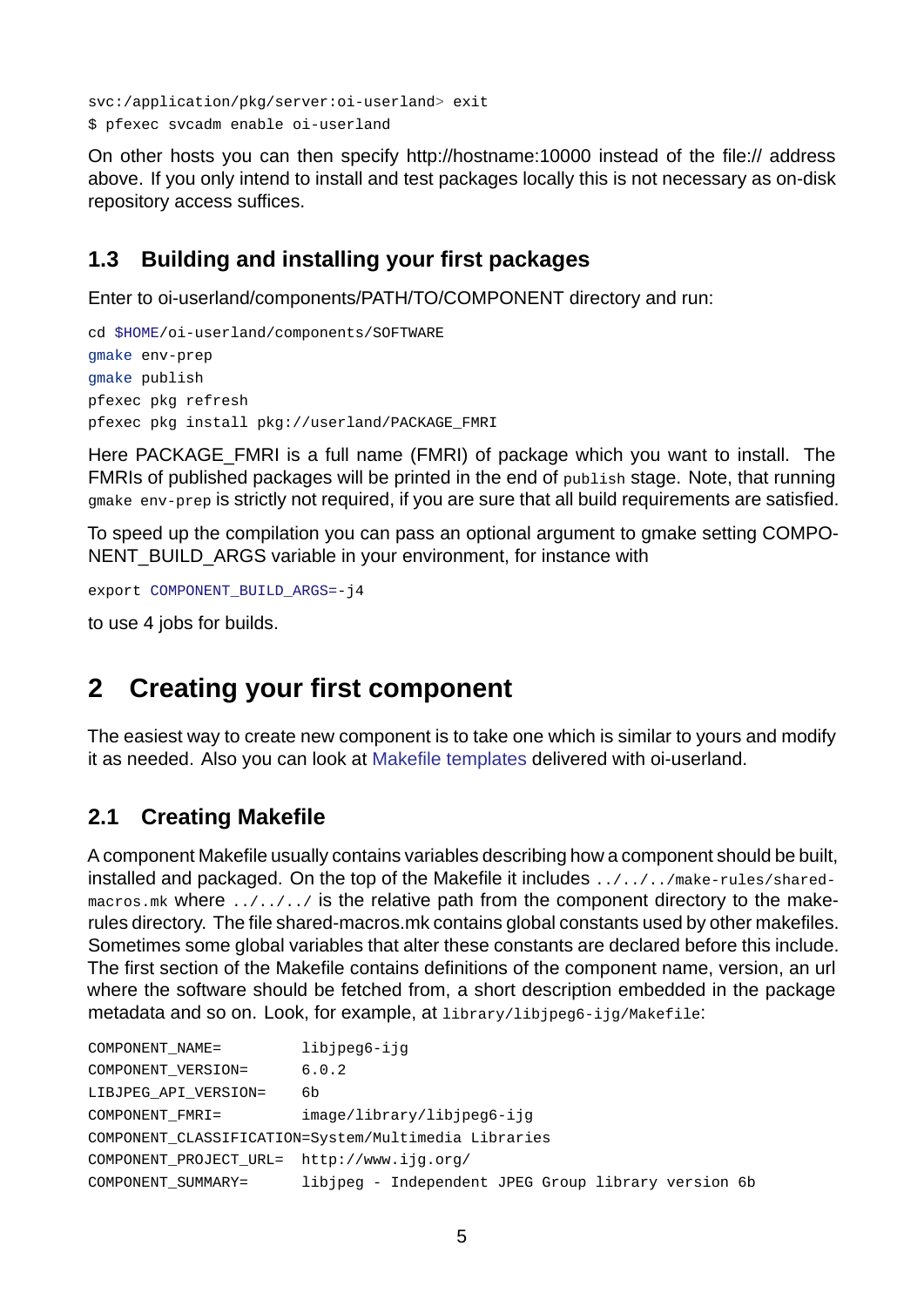```
COMPONENT_SRC= jpeg-$(LIBJPEG_API_VERSION)
COMPONENT_ARCHIVE= $(COMPONENT\_NAME) - $(COMPONENT\_VERSION) .tar.gzCOMPONENT_ARCHIVE_HASH= \
 sha256:75c3ec241e9996504fe02a9ed4d12f16b74ade713972f3db9e65ce95cd27e35d
COMPONENT_ARCHIVE_URL=
↪ http://www.ijg.org/files/jpegsrc.v$(LIBJPEG_API_VERSION).tar.gz
COMPONENT_LICENSE= IJG,GPLv2.0
COMPONENT_LICENSE_FILE= $(COMPONENT_NAME).license
```
Here

| Variable                                          | Value                                             | Comment                                                                                 |
|---------------------------------------------------|---------------------------------------------------|-----------------------------------------------------------------------------------------|
| <b>COMPONENT NAME</b>                             | libjpeg6-ijg                                      | The name of the component,<br>usually it's a well-known                                 |
|                                                   |                                                   | software name                                                                           |
| COMPONENT_VERSION                                 | 6.0.2                                             | The software version. If the                                                            |
|                                                   |                                                   | version contains letters, the                                                           |
|                                                   |                                                   | IPS COMPONENT VERSION                                                                   |
|                                                   |                                                   | variable should define a                                                                |
|                                                   |                                                   | numerical version used for                                                              |
|                                                   |                                                   | the package, as the IPS                                                                 |
|                                                   |                                                   | version string doesn't allow                                                            |
|                                                   |                                                   | for letters                                                                             |
| LIBJPEG_API_VERSION                               | 6 <sub>b</sub>                                    | In this example this is a local<br>variable declared in the                             |
|                                                   |                                                   | Makefile.                                                                               |
| <b>COMPONENT FMRI</b>                             | image/library/libjpeg6-ijg                        | This variable can be used in                                                            |
|                                                   |                                                   | an IPS manifest to specify                                                              |
|                                                   |                                                   | the FMRI (a name) of the                                                                |
|                                                   |                                                   | package. It should folllow                                                              |
|                                                   |                                                   | the conventions for package                                                             |
|                                                   |                                                   | FMRIS.                                                                                  |
|                                                   | COMPONENT CLASSIFICATISystem/Multimedia Libraries | This entry should be in the                                                             |
|                                                   |                                                   | <b>OpenSolaris IPS</b>                                                                  |
|                                                   |                                                   | <b>Classification 2008</b>                                                              |
| COMPONENT PROJECT URLttp://www.ijg.org/           |                                                   | Upstream project website                                                                |
| COMPONENT SUMMARY                                 | libjpeg - Independent JPEG                        | A short description                                                                     |
|                                                   | Group library version 6b                          | (one-liner)                                                                             |
| COMPONENT_SRC                                     | jpeg-                                             | The name of source after                                                                |
|                                                   | \$(LIBJPEG_API_VERSION)                           | unpacking the archive                                                                   |
| <b>COMPONENT ARCHIVE</b>                          | \$(COMPONENT_NAME)-                               | The software archive                                                                    |
|                                                   | \$(COMPONENT_VERSION).tar.gz                      |                                                                                         |
|                                                   |                                                   | COMPONENT_ARCHIVE_HASha256:75c3ec241e9996504fe@Da9ddAd5D6fcBb7ksade7df3972f3db9e65ce    |
|                                                   |                                                   | software archive                                                                        |
|                                                   |                                                   | COMPONENT ARCHIVE URbttp://www.ijg.org/files/jpegshe.URILIDE.greatdhepi_vERSION).tar.gz |
|                                                   |                                                   | COMPONENT_ARCHIVE                                                                       |
| COMPONENT_LICENSE                                 | IJG, GPL v2.0                                     | A comma separated list of                                                               |
|                                                   |                                                   | licenses                                                                                |
| COMPONENT LICENSE FILES (COMPONENT_NAME). license | The file with license text                        |                                                                                         |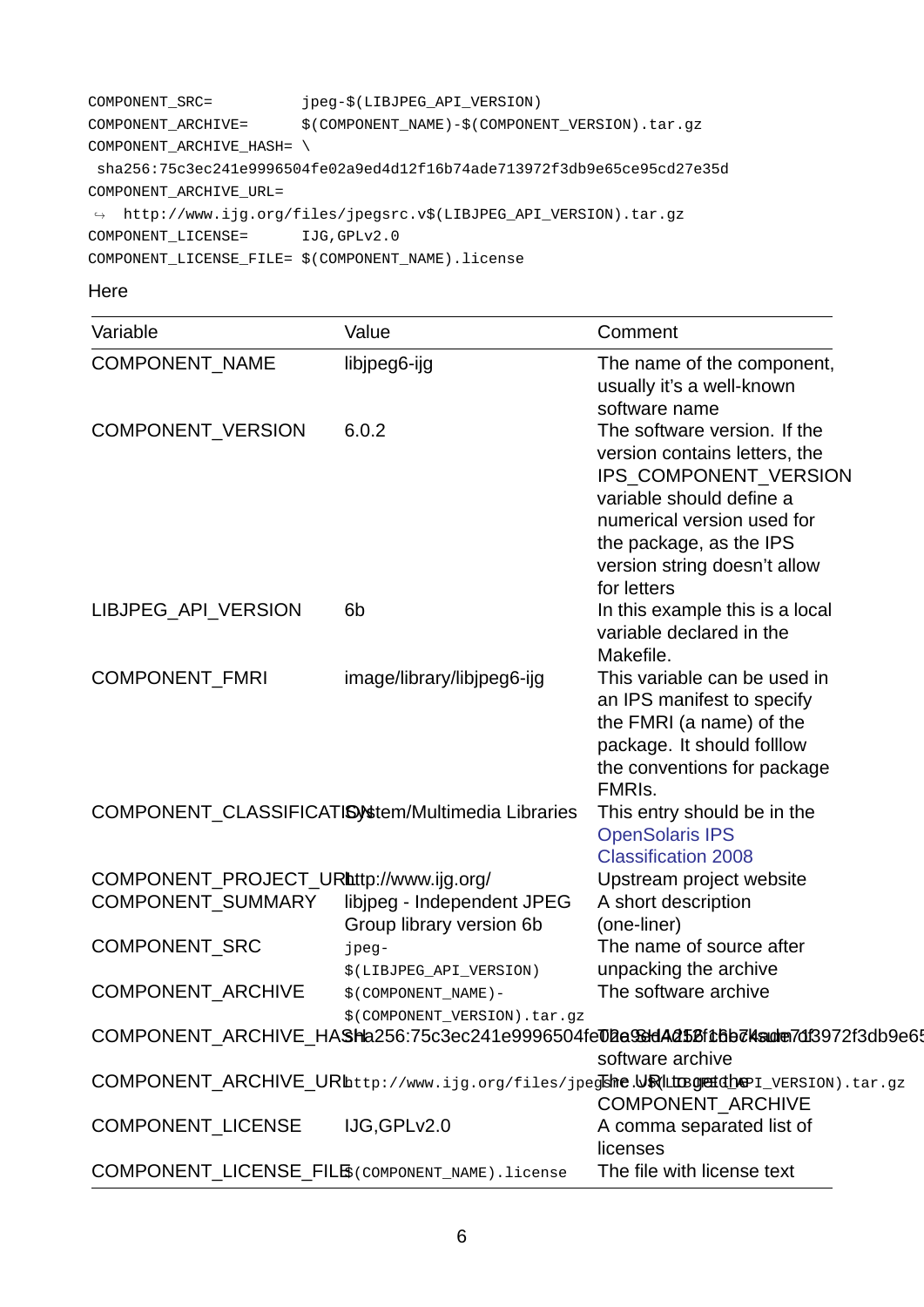Components are usually based on one of the following Makefiles depending on build system used by packaged software (look in the make-rules directory for more makefiles):

| File              | <b>Build</b>       |
|-------------------|--------------------|
| ant.mk            | Ant                |
| attpackagemake.mk | AT&T package tools |
| cmake.mk          | CMake              |
| configure.mk      | Autotools          |
| gem.mk            | Ruby               |
| justmake.mk       | plain Makefile     |
| makemaker.mk      | Perl               |
| setup.py          | Python distutils   |

Read the .mk file to see which variables you can modify, in general you can find variables such as:

- $\bullet$  \* ENV
- \*\_OPTIONS
- PRE \* ACTION
- POST \* ACTION

For example, you may add this line for an Autotools-based component:

CONFIGURE OPTIONS+= --enable-shared

After creating the component Makefile you can run gmake prep.

Now you can create necessary patches for the component and put them in the patches directory.

When the component is built and installed correctly (via gmake build and gmake install), look if you can run the test suite if one comes with the software.

It's advised to put the expected test ouput in test/results-BITS.master (where BITS are either 32 or 64) and to ensure that the gmake test target generates reproducible results. You can use the COMPONENT TEST TRANSFORMS variable to set a list of sed directives to transform the test output and make it reproducible.

# <span id="page-6-0"></span>**2.2 Creating p5m files**

When the install target passes you can run:

gmake sample-manifest

to generate a manifest from the list of installed files.

Copy the file manifests/sample-manifest.p5m to \$(COMPONENT\_NAME).p5m and edit it:

- Add your name as a contributor
- Remove unused entries from the manifest:
	- **–** directories: :%g/^dir/d (Vim)
	- **–** static libs: :%g/.a\$/d (Vim)
	- **–** libtool files: :%g/.la\$/d (Vim)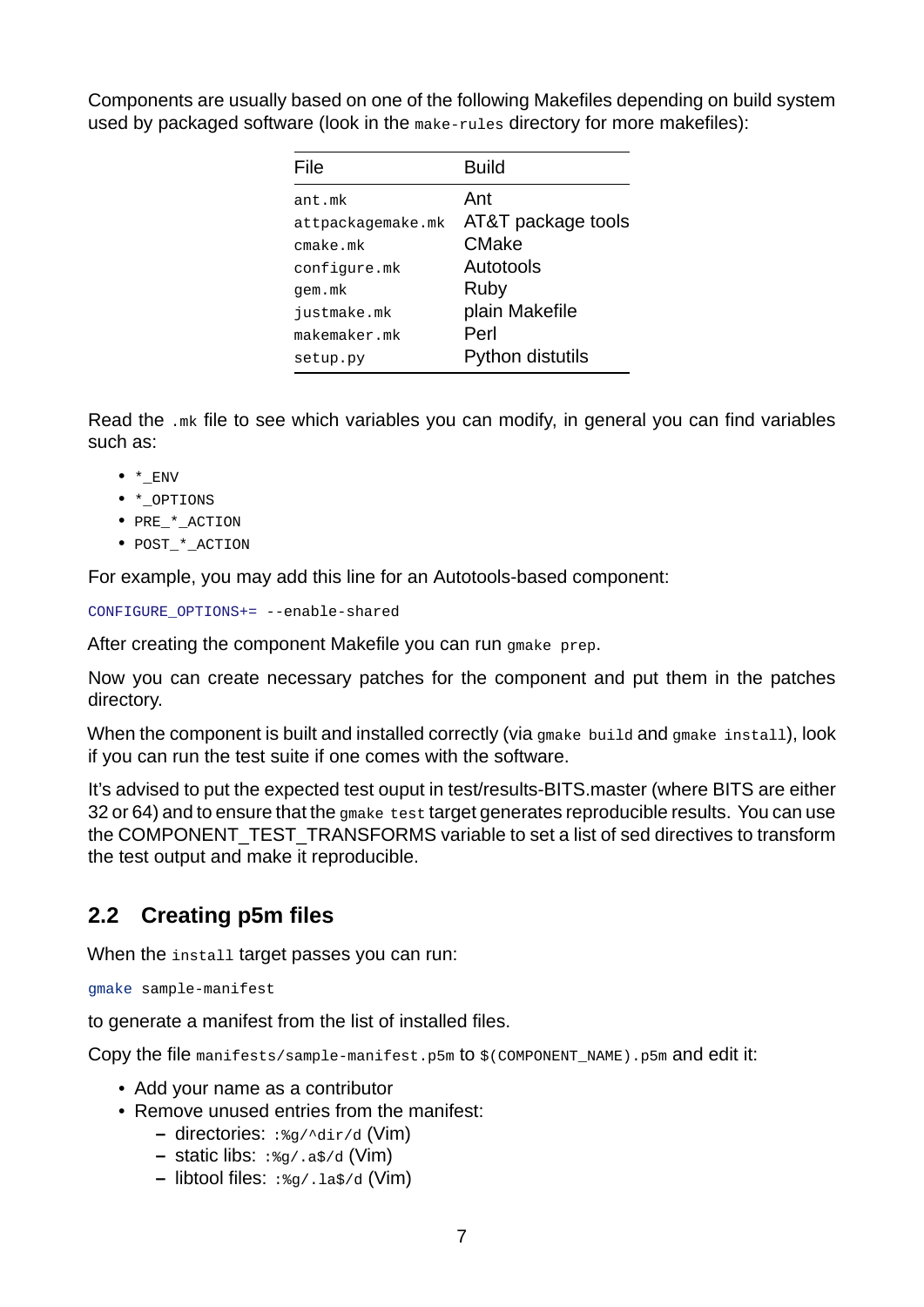**–** Python \*.pyc: :%g/.pyc\$/d (Vim)

For some components, specific rules need to be applied: they can be implemented with *transforms*. Some Makefile targets defined in make-rules/ips.mk apply transforms from files in the transforms directory at the root of oi-userland. These transforms can be used as examples if you need custom transforms for your component.

# <span id="page-7-0"></span>**2.3 Publishing packages**

After creating a p5m file run gmake REQUIRED PACKAGES to automatically generate a list of runtime dependencies of the package (REQUIRED\_PACKAGES section of the Makefile).

Add necessary build time dependencies on the top of the generated section.

Run gmake publish. If the manifest is valid your package is published to the local repository.

To be able to search for the new packages in the local repository you need to rebuild search indexes:

pkgrepo refresh -s /path/to/my\_repo

You can even rebuild the entire metadata:

 $pkgreen$  rebuild  $-s$  /path/to/my\_repo

# <span id="page-7-1"></span>**2.4 Installing the package**

After you've published the package to your local repository and rebuilt the repository index or metadata you can install the package and perform whatever testing is appropriate.

pkg publisher

If the package you built and published to the local userland repository is not already part of hipster it should be straightforward to install it:

```
pfexec pkg install your/package/name
```
If, however, the package you built is an updated version of an existing package then you may have to take additional steps before it can be updated.

If pkg refuses to install the package from your local repository it may be because the userlandincorporation is preventing updates to the version of the package:

```
$ pfexec pkg update image/library/libjpeg6-ijg
No updates available for this image.
$ pfexec pkg update
\rightarrow pkg://userland/image/library/libjpeg6-ijg@6.0.2-2018.0.0.1:20180211T125627Z
pkg update: No matching version of image/library/libjpeg6-ijg can be installed:
  Reject: pkg://userland/image/library/libjpeg6-ijg@6.0.2-2018.0.0.1
  Reason: This version is excluded by installed incorporation
  \rightarrow consolidation/userland/userland-incorporation@0.5.11-2018.0.0.11745
```
If you will install many test versions of packages on your development system you may find it easiest to uninstall the userland-incorporation. Alternately, if you want to test a package on a system while keeping userland-incorporation, you can use pkg change-facet to relax the version constraint for just that package: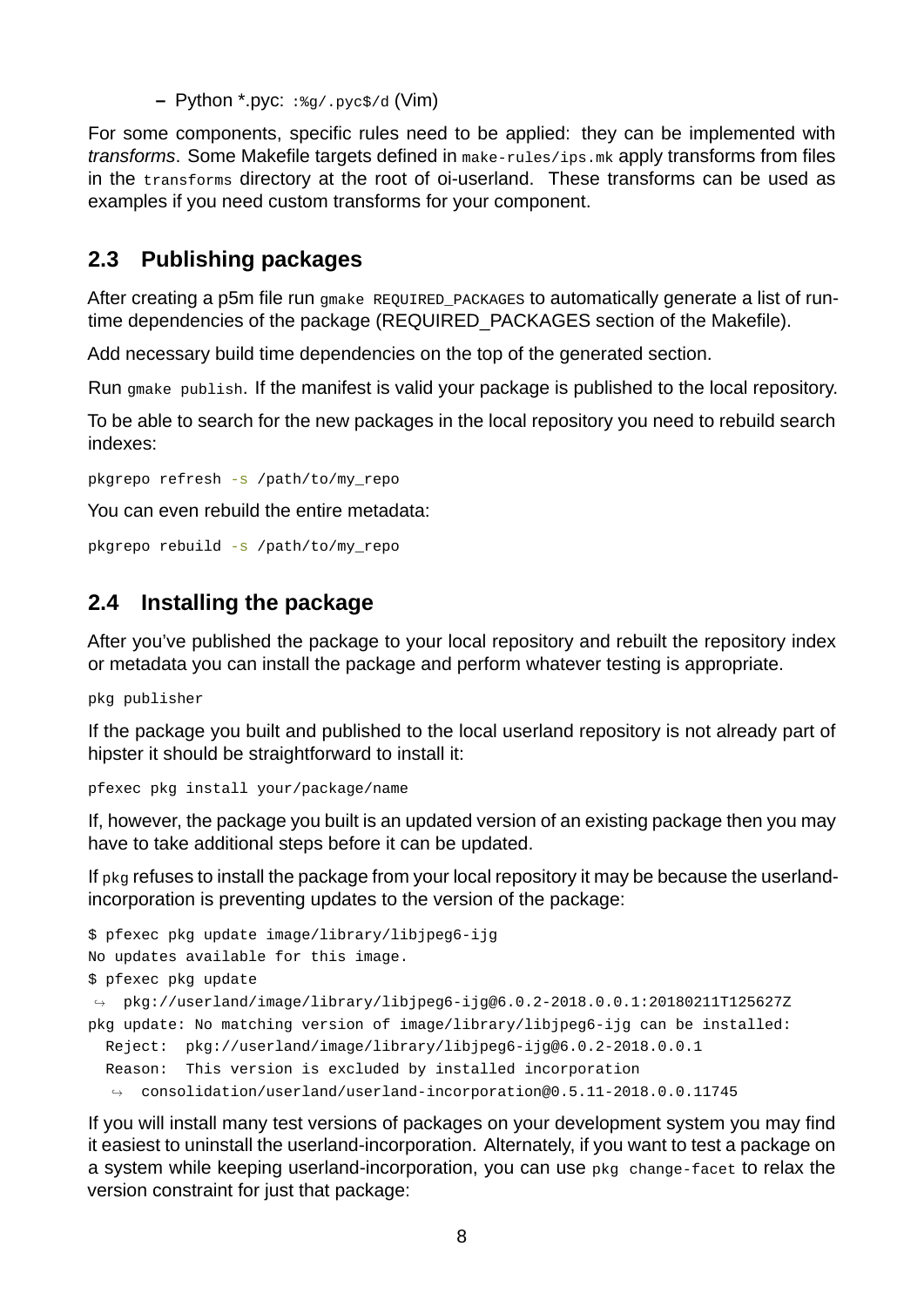pfexec pkg change-facet facet.version-lock.your/package/name/here=false

After you have performed one of these steps to remove the version constraint there is one more issue you may encounter. Because the installed version of the package came from the openindiana.org publisher but the updated version you want to install and test is associated with the userland publisher, pkg will by default not allow the package update to switch which publisher provides the package.

One option to work around this is to make the openindiana.org publisher non-sticky:

pfexec pkg set-publisher --non-sticky openindiana.org

You only need to perform that operation on your development system once.

Alternately, you can force pkg to apply an update from a different publisher by specifying the full FMRI for the package, including the publisher:

pfexec pkg update

```
\rightarrow pkg://userland/image/library/libjpeg6-ijg@6.0.2-2018.0.0.1:20180211T125627Z
```
# <span id="page-8-0"></span>**3** Contributing changes back to oi-userland

### <span id="page-8-1"></span>**3.1 Every time you add or modify a component, create a new branch:**

git checkout -b my feature

## <span id="page-8-2"></span>**3.2 Keep this branch synchronized with upstream/oi/hipster:**

```
git pull --rebase upstream oi/hipster
```
Your local branch is forwarded to the last commit of oi/hipster and your additional commits are kept on top of the stack.

## **3.3 Committing changes**

When you think you are ready with changes you need to commit them locally and push those changes back to your Github repository.

```
cd ~/oi-userland/components/SOFTWARE
git add Makefile *.p5m <etc.>
git commit
```
Commit messages should be simple and describe what you did, e.g "Added XYZ", "XYZ: updated to SOME\_VERSION", "XYZ: fixed SOMETHING" or "BUG\_ID BUG\_SUMMARY", where BUG ID is issue number from issue tracker and BUG SUMMARY is the issue name.

If you've created several commits while working on your component it's necessary to *squash* all your commits into one.

To do it, first check how many commits are to be considered:

git log

then